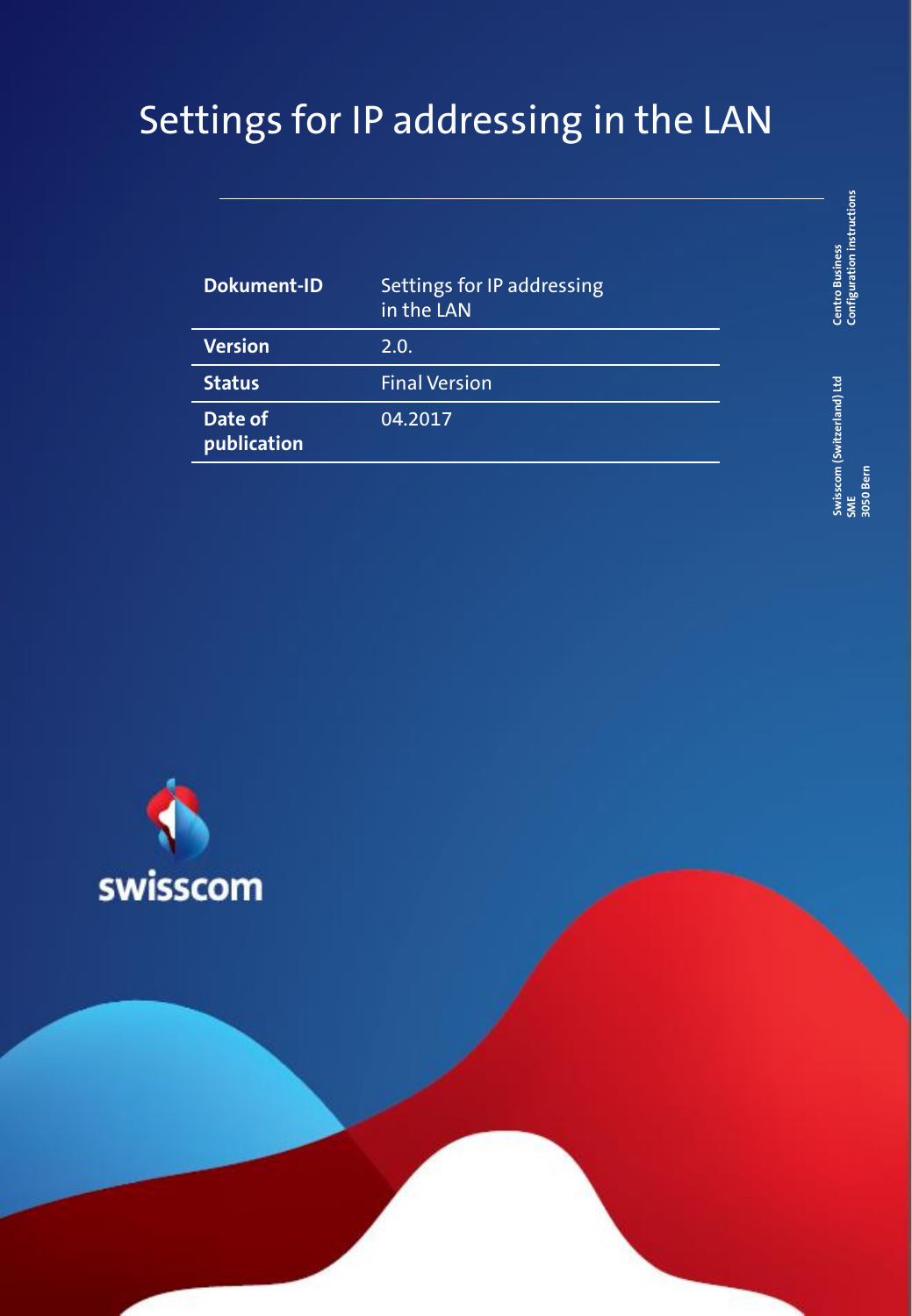## **Contents**

| 1.1 Need                               | 3 |
|----------------------------------------|---|
| 1.2 Description                        | 3 |
| 1.3 Requirements/Limitations           | 3 |
| 1.4 Illustration                       | 3 |
| 1.5 Settings for DHCP addressing       | 4 |
| 1.6 Advanced settings                  | 6 |
| 1.6.1 Static IPv4 address distribution | 6 |
| 1.6.2 Separation of VoIP devices       | 7 |
| 1.7 Static IPv6 address distribution   | 8 |

Centro Business Configuration instructions

Centro Business<br>Configuration instructions

Swisscom (Switzerland) Ltd 3050 Bern

Swisscom (Switzerland) Ltd<br>3050 Bern

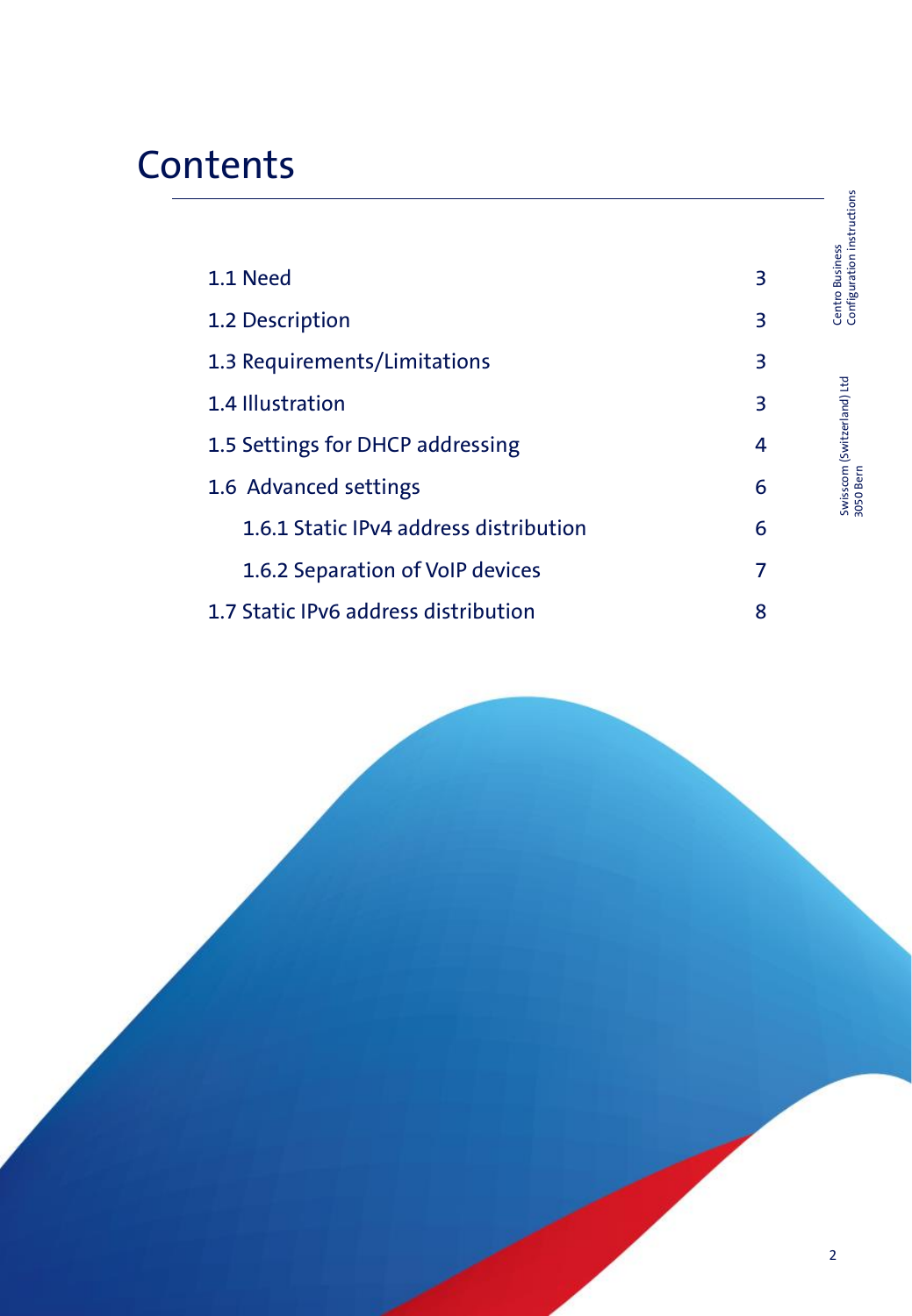## Settings for IP addressing in the LAN

### 1.1. Need

You wish to alter the IP addressing in your network (LAN) to suit your requirements.

## 1.2 Description

When your Centro Business router is delivered to you (factory settings), the IP addressing for your network (LAN) for IPv4 and IPv6 is set in accordance with the standard concept. These settings can be altered by an expert.

### 1.3 Requirements/Limitations

#### Requirements:

- Swisscom Contract: My SME Office, Business Internet Services, Business Internet Light, Enterprise Connect XS or Internet for private customers
- Centro Business 2.0 with current firmware version. You can find the firmware on the official Centro Business help page under [Update Firmware](http://www.swisscom.ch/centrobusiness2-fw)
- Access to the router portal is established
- The IPv6 addresses must be activated for IPv6 settings

#### Limitations:

- You are using fixed public IPv4 addresses on all LAN ports
- BNS Service is activated in the bundle

### 1.4 Illustration\*

(The diagram corresponds to the standard configuration.)

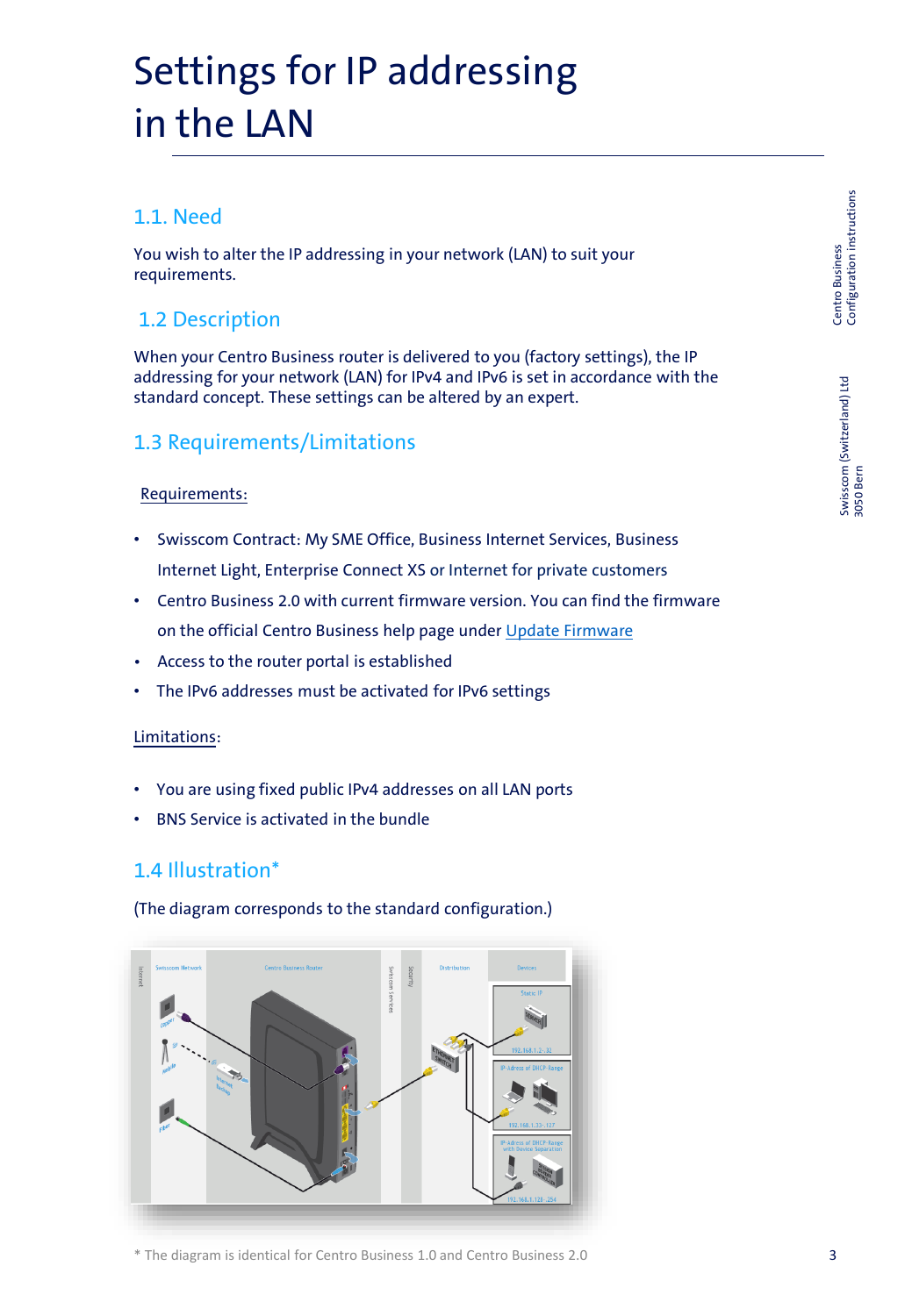## 1.5 Settings for DHCP addressing

In the **Network/Basic Settings** menu, you can view the current **IPv4 and IPv6 Address Distribution** settings. A menu for Advanced DHCPv4 and DHCPv6 settings can be opened by clicking on the relevant button. When delivered (factory settings), the IP addressing is set as follows.

view Router Network Internet WLAN VoIP Firewall  $L_{\text{000}}$ **Basic Settings**  $\sqrt{192.168.1.1}$ Router IP address IP address, e.g. 192.168.1.1 **1**  $\frac{1}{255.255.255.0}$ IP address, e.g. 255.255.255.0 Subnet mask **2** IPv4 address distribution (DHCP) Fnable DHCP on LAN  $192.168.1.33$ DHCP range starts at IP address IP address, e.g. 192.168.1.33  $\frac{1}{192.168.1.127}$ MCP range ends at IP address IP address, e.g. 192.168.1.127  $192.168.1.1$ IP address, e.g. 192.168.1.1 Gateway DHCP lease time of IP addresse 86400 **3**IPv6 address distribution IPv6 autoconfiguration mode SLAAC only  $\vert \vee \vert$  $\boxed{2a02:1203:ech1:c}:$  0:0:1:1 LAN range starts at IPv6 address IPv6 suffix (4 words), e.g. 0:0:1:1 AN range ends at IPv6 addre a02:1203:ech1: Advanced DHCP settings Advanced DHCPv6 settings Cancel

#### **1) Router IP address**

The IP address of the router is 192.168.1.1 and the subnet mask is 255.255.255.0. This means that the Centro Business router is part of a subnet with up to 253 devices. The router IP address and the subnet mask can be altered by a specialist.

#### **2) IPv4 address distribution (DHCP)**

- The DHCP server for the Centro Business router is activated.
	- The DHCPv4 server for the Centro Business router can be activated or deactivated.
- The IP addresses 192.168.1.2 to 192.168.1.32 are static IP addresses that are not assigned by the Centro Business DHCP server.
	- The address range can be altered by a specialist.
- The IPv4 addresses 192.168.1.33 to 192.168.1.127 are dynamic IPv4 addresses and are assigned by the DHCP server for the Centro Business router.
	- The address range can be altered by a specialist.
- The IPv4 addresses 192.168.1.128 to 192.168.1.254 are best used for IP phones (VoIP). See also Advanced DHCPv4 settings.
- The router IP address (gateway) for DHCP settings is 192.168.1.1
	- The gateway can be changed by a specialist.
- The address ranges 192.168.11.x and 192.168.13.x are not available for use in LAN. These addresses can, for example, be reserved for the guest WLAN.

Centro Business<br>Configuration instructions Configuration instructions 4 Centro Business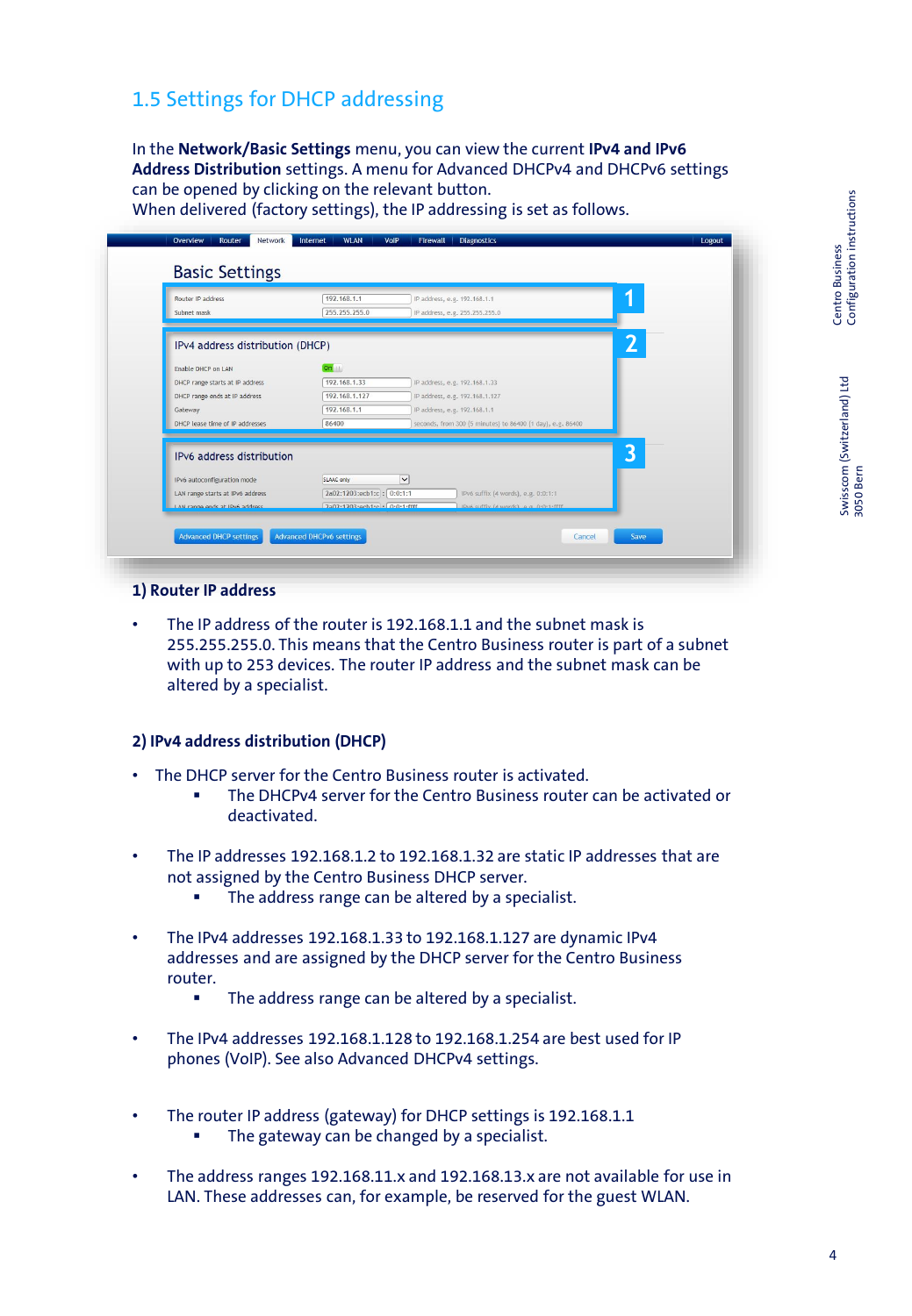## Centro Business<br>Configuration instructions Configuration instructions Centro Business

#### **3) IPv6 address distribution (for activated IPv6 only)**

- The first subnet of the distributed IPv6 addresses is available in the customer LAN.
	- The subnet depends on the Internet connection, and cannot be changed.
- The router IP address is  $xxxxxxxxxx:0::1$ .
	- **EXECT** The router IPv6 address can viewed by selecting **Overview** and then **Router**.
	- The router IPv6 address cannot be altered.
- The second subnet for the distributed IPv6 addresses is available in the DMZ.
	- The subnet cannot be changed.
- The IPv6 auto-configuration mode is set to "SLAAC only".
	- Possible settings: SLAAC only; DHCPv6 only; SLAAC and DHCPv6; non
- The DHCPv6 address range from xxxx:xxxx:xxxx:xxxx:0:0:1:1 to xxxx:xxxx:xxxx:xxxx:0:0:1:ffff is valid for the LAN and DMZ subnet.
	- Please note that the IPv6 address range for the DMZ is only shown
		- when "Public IP on LAN Port 1 (Used as DMZ)" is activated.
	- The address range can be altered by a specialist.

When you have altered the settings, complete the process using the **Save** button. Swisscom recommends leaving the standard settings as they are, if possible.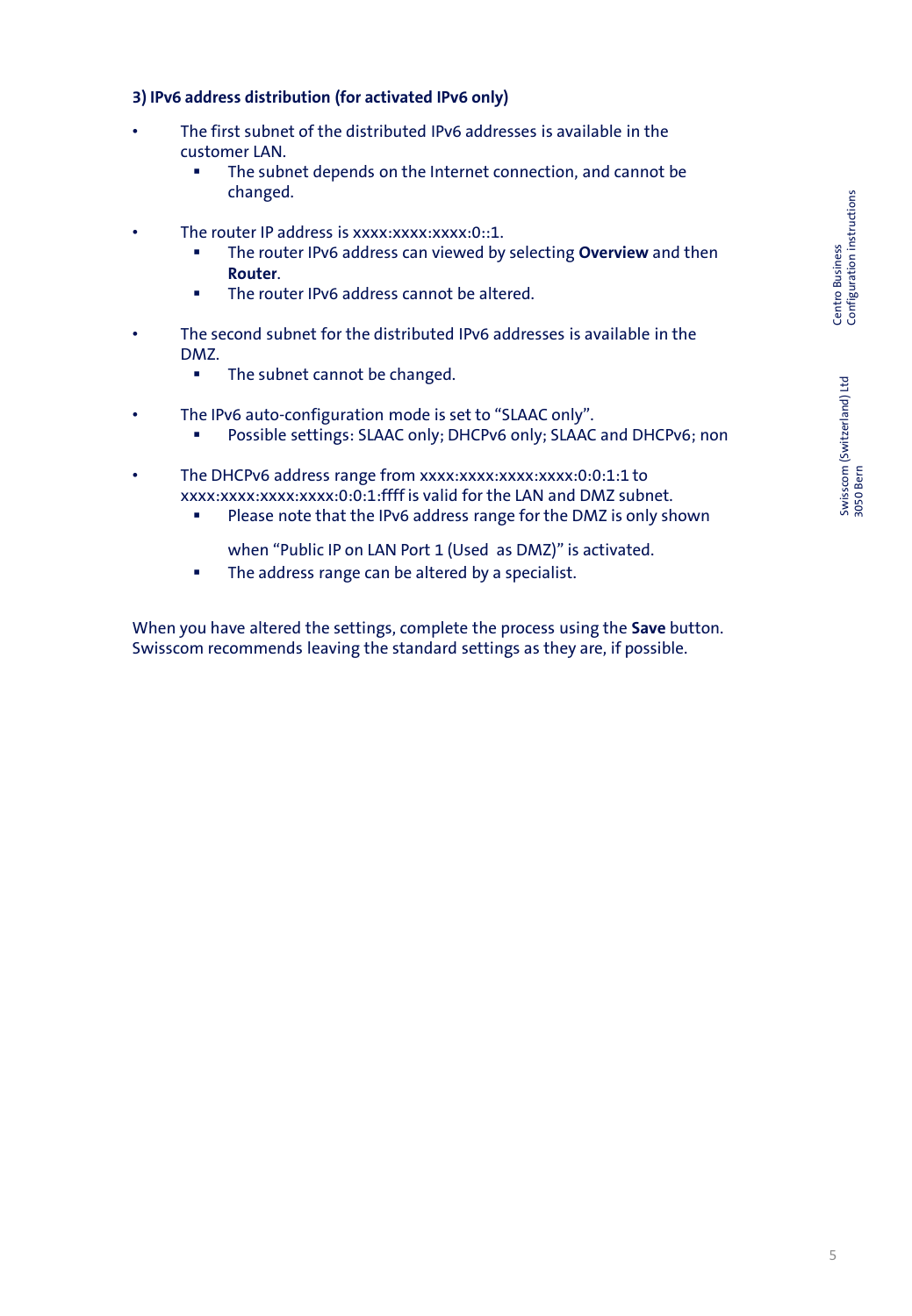Swisscom (Switzerland) Ltd 3050 Bern

## 1.6 Advanced DHCPv4 settings

In the **Advanced DHCPv4 settings** menu, you can assign fixed IPv4 addresses from the DHCP range to a MAC address or define IPv4 addresses for VoIP devices.

#### 1.6.1 Static IPv4 address distribution

In the **Network/Basic Settings** menu, select **Advanced DHCPv4 settings**. You can assign a fixed IP address from the dynamic IP address range of the DHCP server to a device, for example your printer, by clicking on **Add static lease (1)**. To do so, enter the MAC address of your device and the preferred IP address. Save the setting using the **Save** button. As soon as the device logs into the network (LAN), the IP address defined beforehand will be assigned to this device.

Existing static leases can be disabled, edited or deleted at any time (2).

| <b>Advanced DHCPv4 settings</b> |                   |                | ဩ                                        |
|---------------------------------|-------------------|----------------|------------------------------------------|
| <b>Static leases</b>            |                   |                |                                          |
| <b>Active MAC Address</b>       | <b>IP Address</b> | <b>Actions</b> |                                          |
| 00:AD:E1:AC:1C:1A               | 192.168.1.99      | Edit           | $\overline{\mathbf{2}}$<br><b>Delete</b> |
| Add static lease                |                   |                | ч                                        |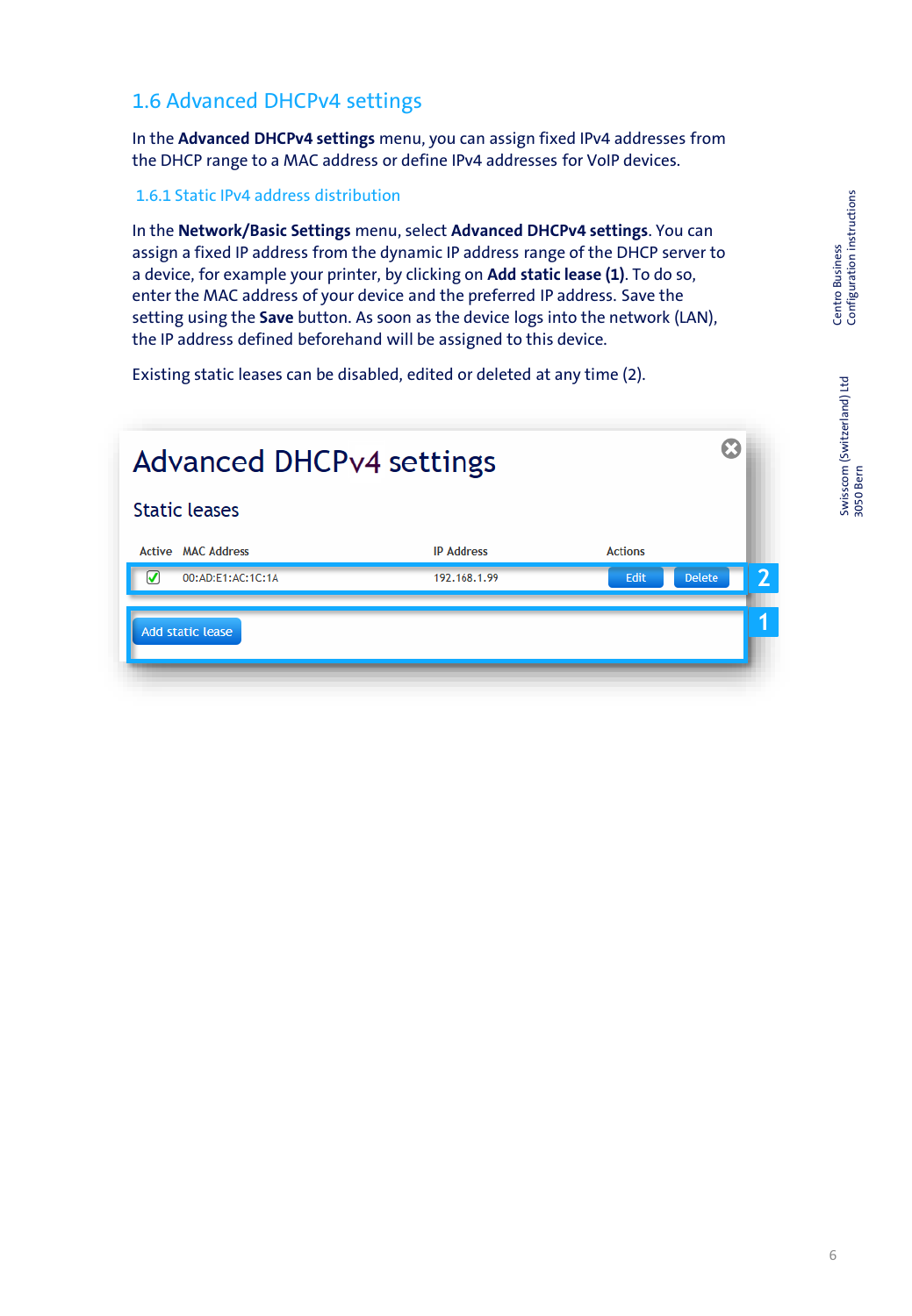Swisscom (Switzerland) Ltd 3050 Bern

Ω

#### 1.6.2 Separation of VoIP devices

A logical separation (separate IP range) of VoIP and Internet traffic can help reduce jitter (phase noise) and therefore improve the voice quality.

In the **Network/Basic Settings** menu, select **Advanced DHCPv4 settings.** Under **VoIP Address Distribution**, enter the first 6 digits of the MAC address of your VoIP phone, for example Aastra phones, in the **OUI (1)** field. Each manufacturer has a different MAC address. Define the distribution range, **Range Starts at IP Address (2)** and **Range Ends at IP Address (3)**, for each MAC address in accordance with the number of VoIP devices. Save the setting using the **Save** button **(4)**.

## **Advanced DHCPv4 settings**

Add static lease

#### **VoIP IP address distribution**

| <b>OUI</b>                      | 00:44:7D      | 1<br>OUI, e.g. 00:11:22,00:22:33,00:33:44 |  |
|---------------------------------|---------------|-------------------------------------------|--|
| DHCP range starts at IP address | 192.168.1.129 | 2<br>IP address, e.g. 192.168.1.129       |  |
| DHCP range ends at IP address   | 192.168.1.232 | IP address, e.g. 192.168.1.229<br>3       |  |
| Router                          | 192.168.1.1   |                                           |  |
| <b>DNS</b>                      | 192.168.1.1   |                                           |  |
| DHCP lease time of IP addresses | 86400         |                                           |  |
|                                 |               |                                           |  |
|                                 |               | Save<br>Cancel                            |  |
|                                 |               |                                           |  |

If you now connect a VoIP phone made by the supplier defined within your network (LAN), a corresponding IP address will be assigned to the device.